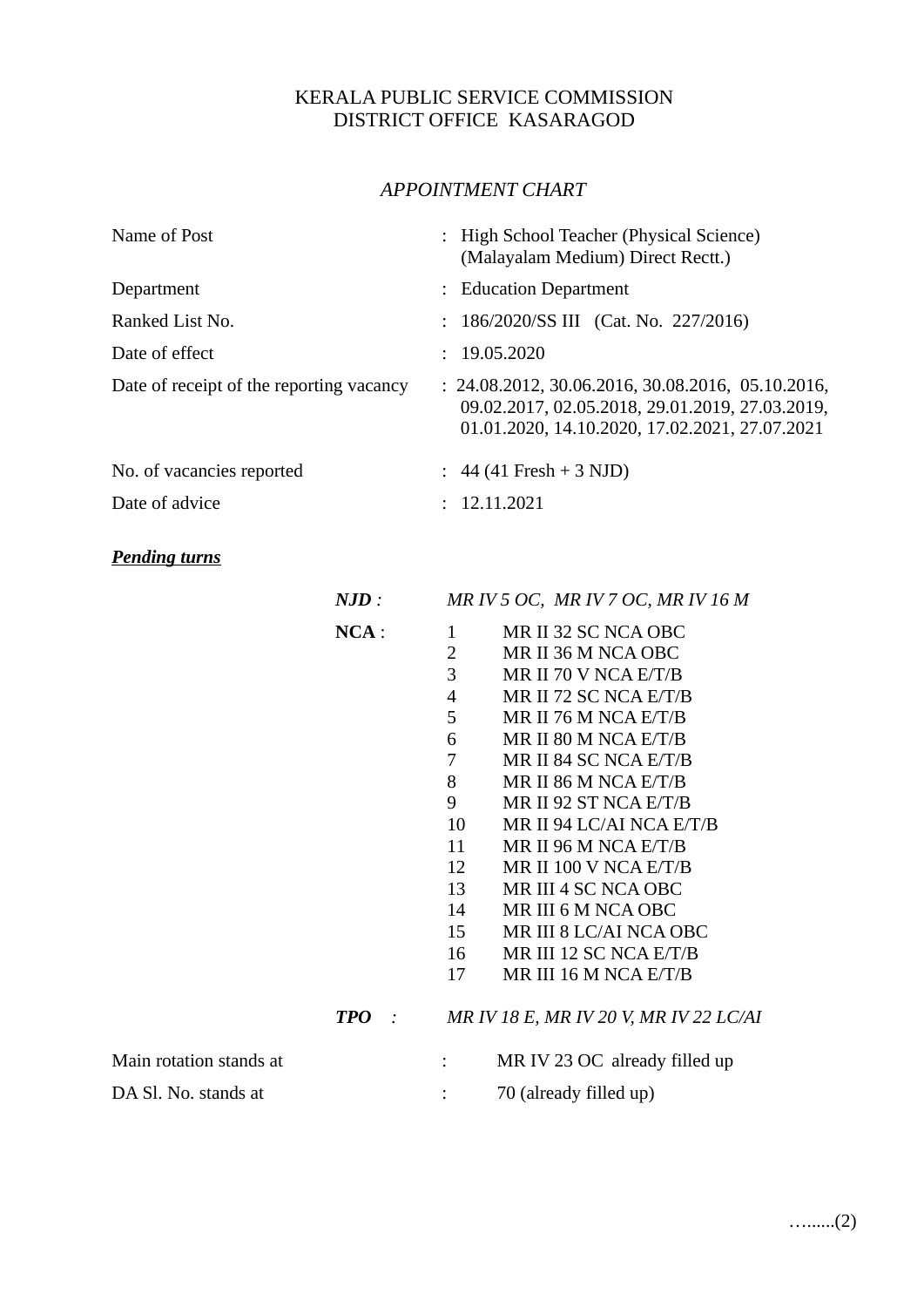| Sl.<br>No. | DA<br>Sl.<br>No. | Name & Address                                                                                                                                                           | Rank<br>No                        | Community                      | Rotation as approved by the<br>Commission                                                                | Department | Remarks                                                                                  |
|------------|------------------|--------------------------------------------------------------------------------------------------------------------------------------------------------------------------|-----------------------------------|--------------------------------|----------------------------------------------------------------------------------------------------------|------------|------------------------------------------------------------------------------------------|
| 1          |                  | <b>DEEPESH VV</b><br><b>VATHALOOR</b><br>CHAMUNDIKUNNU<br><b>KASARAGOD</b><br>CHAMUNDIKUNNU                                                                              | $\mathbf{1}$<br>DA-<br>${\rm LV}$ | $(-)$                          | D.A. Sl. No. 33 LV                                                                                       | Education  | DA<br>Sl.No.33<br>Kept<br>unfilled<br>as per<br>Circular<br>No.3/13,<br>now<br>filled up |
| 2          |                  | <b>LEXY ABRAHAM</b><br>PAIMPALLIL HOUSE<br><b>MAVUNGAL</b><br><b>KASARAGODE</b><br><b>ANANDASHRAM POST</b><br>671531                                                     | $\mathbf{1}$                      | $(-)$                          | NJD Compensation to<br>MR IV 5 OC now<br>compensated                                                     | Education  |                                                                                          |
| 3          |                  |                                                                                                                                                                          |                                   |                                | NJD Compensation to<br>MR IV 7 OC<br>(Kept in abeyance)                                                  |            |                                                                                          |
| 4          |                  | <b>AHAMMED JUNAID B</b><br>141, BALANADUKAM<br><b>MULIYAR</b><br><b>KASARAGOD</b><br>MULIYAR 671542                                                                      | $\overline{4}$                    | <b>MAPPILA</b>                 | NjD Compensation to<br>MR IV 16 M now<br>compensated                                                     | Education  |                                                                                          |
|            | 71               | Sl. No. 67 LD/CP<br>As per Circular No. 5/17. No LD/CP candidates available in the Ranked List. Vacancy kept unfilled and to be<br>advised from next General Ranked List |                                   |                                |                                                                                                          |            |                                                                                          |
| $***5$     |                  | <b>RASMITHATK</b><br>THAZHATHU KURUNDIL<br>PUTHIYANKAVU ROAD<br><b>KANNUR (DIST)</b><br>ANNUR (PO) PAYYANNUR<br>$(VIA) - 670332$                                         | 29                                | V/<br>VISWAKAR-<br><b>MALA</b> | <b>MRIV18E</b><br>TPO on 19.08.2016<br>now satisfied. NCA<br>compensation to MR II<br>70 V now satisfied | Education  |                                                                                          |
| 6          | 72               | <b>JITHIN C V</b><br><b>VANAJA NIVAS</b><br><b>SOUTH TRIKKARIPUR</b><br><b>KASARGOD</b><br>ELAMBACHI 671311                                                              | 49                                | V/<br><b>KAMMALA</b>           | <b>MR IV 20 V</b><br>TPO on 19.08.2016<br>now satisfied                                                  | Education  |                                                                                          |
| 7          | 73               | <b>BINDYA MARYSON PM</b><br><b>NASEERA MANZIL</b><br>COTTAGE<br><b>MAVINAKATTA</b><br><b>KASARAGOD</b><br>KUMBLA(PO), 671321                                             | 1 S/L<br>LC/AI                    | LC                             | MR IV 22 LC/AI<br>TPO on 01.11.2016<br>now satisfied                                                     | Education  |                                                                                          |
|            |                  |                                                                                                                                                                          |                                   |                                | MR IV 23 OC already<br>filled up                                                                         |            |                                                                                          |
| 8          | 74               | MINI L<br>PANNIRKAD HOUSE<br><b>MAIPADY</b><br><b>KASARAGOD</b><br>PO MAIPADY, 671124                                                                                    | 1 S/L<br><b>SC</b>                | <b>SC/VANNAN</b>               | <b>MR IV 24 SC</b>                                                                                       | Education  |                                                                                          |

…......(3)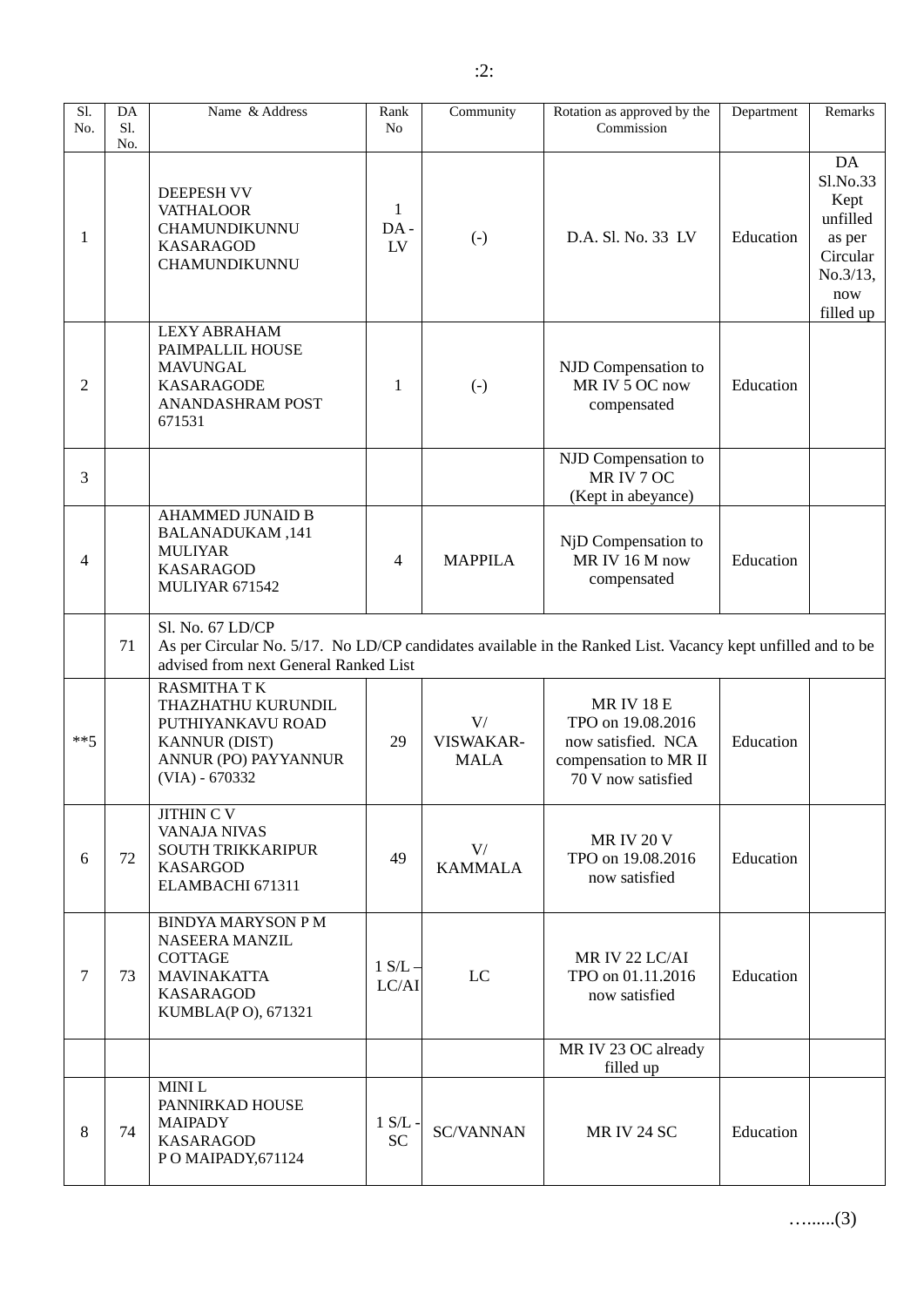| 9     | 75 | <b>SAPNACK</b><br><b>DEVAPRABHA</b><br>KANIYANKUNNU<br><b>KANNUR</b><br>KOZHUMMAL 670521                           | $\overline{2}$     | $(-)$             | <b>MR IV 25 OC</b>                                                    | Education |  |
|-------|----|--------------------------------------------------------------------------------------------------------------------|--------------------|-------------------|-----------------------------------------------------------------------|-----------|--|
| $*10$ | 76 | SIYANA BEEGUM N<br>THADATHIL VEEDU<br>MALOOR COLLEGE PO<br>PATHANAPURAM<br>KOLLAM DIST<br>689695                   | 8                  | <b>MUSLIM</b>     | <b>MR IV 35 OC</b>                                                    | Education |  |
| 11    | 77 | SANTHOSHKUMAR A<br><b>KASTHOORI</b><br>KIZHAKKAN KOZHUVAL<br>NILESHWARAM<br><b>KASARAGOD</b><br>NILESHWARAM 671314 | 3                  | $(-)$             | <b>MR IV 27 OC</b>                                                    | Education |  |
| 12    | 78 | <b>SANITHAKV</b><br><b>VORUMBUDY</b><br>YETHADKA,<br>PERDALA (VIA)<br><b>KASARAGOD</b><br>YETHADKA, 671551         | 2 S/L<br><b>SC</b> | <b>SC/PULAYA</b>  | MR IV 28 E/T/B<br>NCA compensation to<br>MR II 72 SC now<br>satisfied | Education |  |
| 13    | 79 | DIVYA M<br>THIPALLY HOUSE<br>PALIYERIKOVVAL<br><b>KANNUR (DT)</b><br>KARIVELLUR (PO),<br>PIN - 670521              | 5                  | $(-)$             | <b>MR IV 29 OC</b>                                                    | Education |  |
| $*14$ | 80 | <b>SAFEENAVPP</b><br><b>FOUSIYA MANZIL</b><br><b>KANCHIYIL</b><br><b>KASARAGOD</b><br>TRIKARPUR PO, 671310         | 14                 | <b>MAPPILA</b>    | <b>MRIV 26 M</b>                                                      | Education |  |
| 15    | 81 | <b>MADHUMAPR</b><br><b>MADHUMA NIVAS</b><br><b>VIDYANAGAR</b><br><b>KASARAGOD</b><br>VIDYANAGAR/671123             | 6                  | $(-)$             | <b>MR IV 31 OC</b>                                                    | Education |  |
| 16    | 82 | <b>RAMYAK</b><br>PANCHAJENYAM<br><b>VELLUVA HOUSE</b><br><b>KUNNARU</b><br><b>KANNUR</b><br>KARANTHAD 670308       | 3 S/L<br><b>SC</b> | <b>SC/PULAYA</b>  | <b>MR IV 32 SC</b>                                                    | Education |  |
| 17    | 83 | THULASI K M<br>MRITHYUNJAYA<br>KOZHUMMAL<br><b>KANNUR</b><br>KOZHUMMAL 670521                                      | 7                  | $\left( -\right)$ | <b>MR IV 33 OC</b>                                                    | Education |  |

…......(4)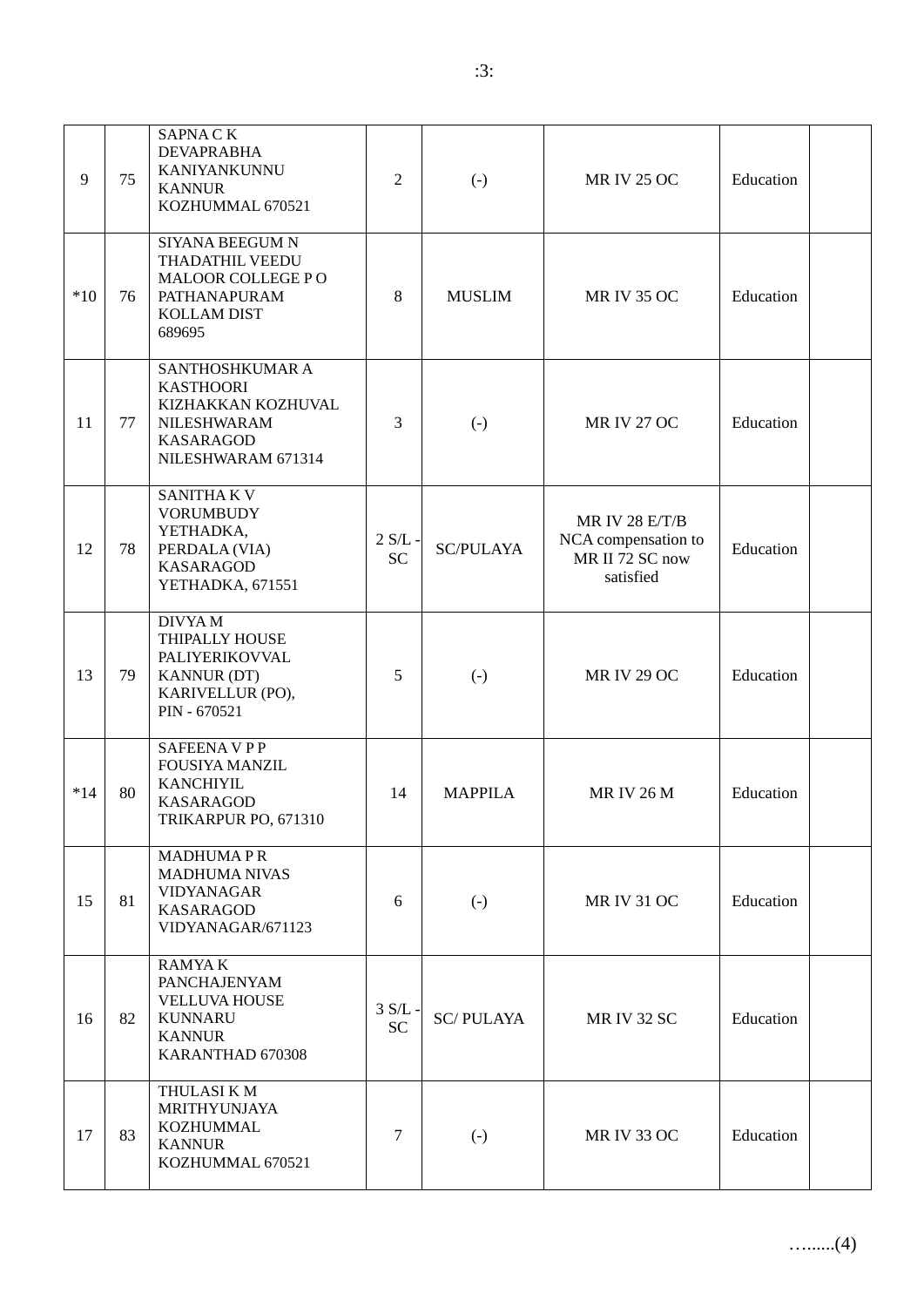| $*18$ | 84 | <b>SHAREENANK</b><br>KARIKANDATHIL HOUSE<br>CHEMBRAKKATOOR PO<br><b>AREACODE</b><br><b>MALAPPURAM</b><br>673639                       | 18                            | <b>MAPPILA</b>              | <b>MR IV 30 M</b>                                                    | Education |  |
|-------|----|---------------------------------------------------------------------------------------------------------------------------------------|-------------------------------|-----------------------------|----------------------------------------------------------------------|-----------|--|
| $*19$ | 85 | <b>HAJARA A</b><br><b>SAMEERA MANZIL</b><br>KOKKAD ROAD<br><b>KANNUR</b><br><b>MANDUR/670501</b>                                      | 22                            | <b>MAPPILA</b>              | MR IV 34 E/T/B<br>NCA compensation to<br>MR II 76 M now<br>satisfied | Education |  |
| 20    | 86 | NASRUL ISLAM OOROTH<br><b>PARAMBIL</b><br><b>OPK MASKAN</b><br>TC ROAD,<br>THIRURANGADI<br><b>MALAPPURAM</b><br>676306                | 57                            | <b>MAPPILA</b>              | <b>MR IV 36 M</b>                                                    | Education |  |
| 21    | 87 | RESHMA KAIPRATH<br><b>VEETIL</b><br>KAIPRATH HOUSE<br>KANDAMKULANGARA<br><b>KANNUR</b><br><b>KUNHIMANGALAM</b>                        | 9                             | $(-)$                       | <b>MR IV 37 OC</b>                                                   | Education |  |
| 22    | 88 | <b>SUBASHYS</b><br><b>ALUVILA</b><br>VADAKKETHATTU<br><b>PUTHEN VEEDU</b><br><b>ELLUVILA</b><br>THIRUVANANTHAPURAM<br>ELLUVILA-695504 | $1 S/L -$<br><b>SIUC</b><br>N | <b>SIUC</b><br><b>NADAR</b> | MR IV 38 SIUC N                                                      | Education |  |
| 23    | 89 | <b>RATHEESH K</b><br>KOTAMBATH HOUSE<br><b>MANIYANODI</b><br><b>KASARGOD</b><br><b>THRIKKARIPUR</b><br>PIN:671310                     | 10                            | <b>THIYYA</b>               | <b>MR IV 39 OC</b>                                                   | Education |  |
| 24    | 90 | NEETHA K<br>KOYILERIYAN HOUSE<br><b>ONAPARAMBA</b><br><b>KANNUR</b><br>KOTTILA, 670334                                                | $4$ S/L -<br><b>SC</b>        | SC/<br><b>PULAYAN</b>       | MR IV 40 OBC<br>NCA compensation to<br>MR II 32 SC now<br>satisfied  | Education |  |
| 25    | 91 | <b>SOUMYA KURIAN</b><br>THEKKEKANDATHIL<br>VELLARIKINDU<br><b>KASARAGOD</b><br>VELLARIKUNDU-671533                                    | 11                            | $(-)$                       | <b>MR IV 41 OC</b>                                                   | Education |  |

…......(5)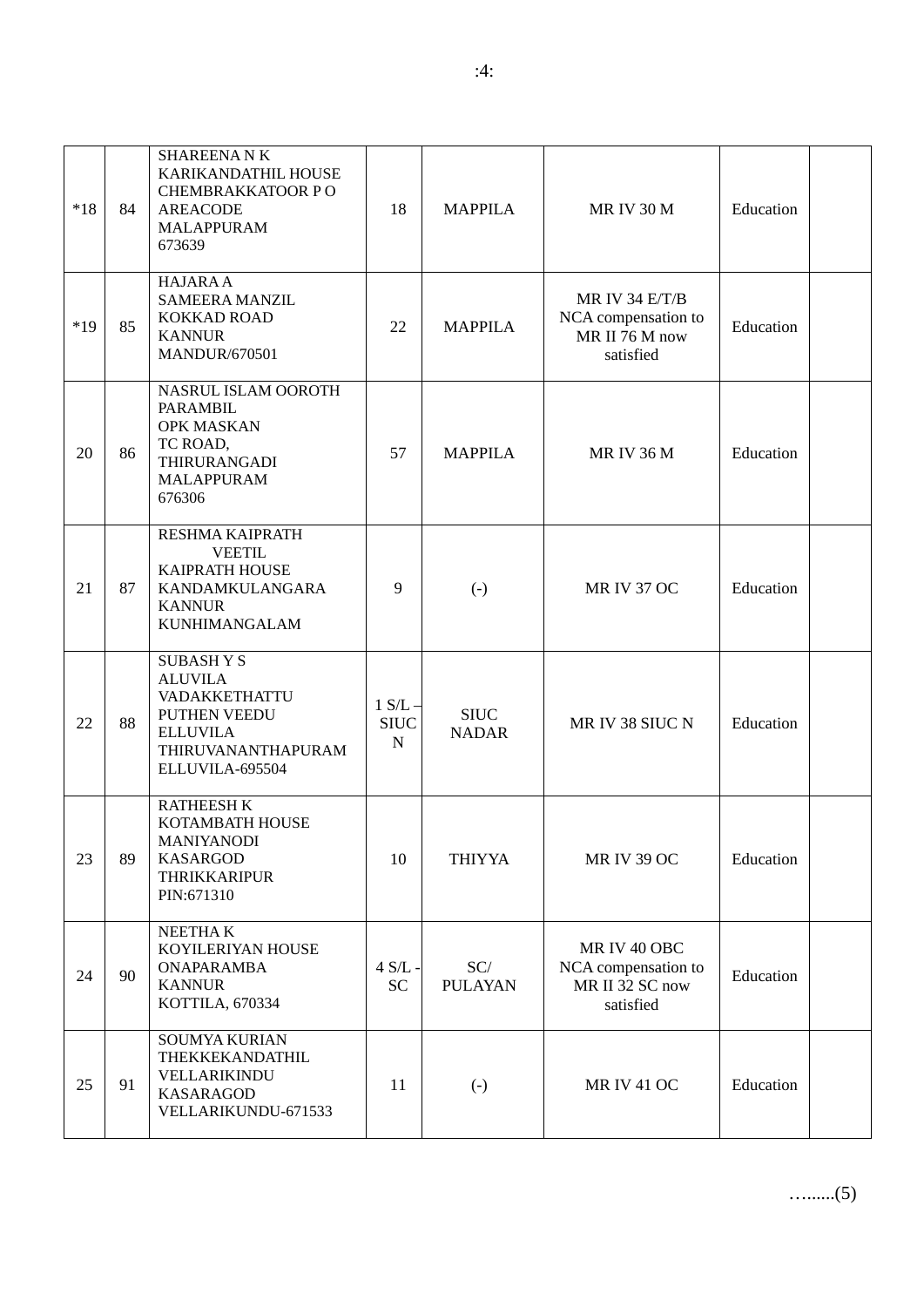| 26 | 92  | <b>MUHAMMAD</b><br><b>SHAFEEQUE NK</b><br>NEELANCHERIKANDIYIL<br><b>HOUSE</b><br><b>KATAMERI</b><br><b>KOZHIKODE</b><br>673542                                   | 66                       | <b>MAPPILA</b>           | MR IV 42 E/T/B<br>NCA compensation to<br>MR II 80 M now<br>satisfied | Education |  |
|----|-----|------------------------------------------------------------------------------------------------------------------------------------------------------------------|--------------------------|--------------------------|----------------------------------------------------------------------|-----------|--|
| 27 | 93  | <b>NISHAS</b><br>SASIVILASAM<br>CHITTOOR, AGALI<br>PALAKKAD<br>CHITTOOR,678581                                                                                   | 12                       | <b>EZHAVA</b>            | <b>MR IV 43 OC</b>                                                   | Education |  |
| 28 | 94  | <b>RAMYAS</b><br><b>BETHALAM</b><br>ST/<br>$1 S/L$ -<br><b>BANDADKA</b><br>MR IV 44 ST<br>Education<br><b>KASARAGOD</b><br><b>ST</b><br><b>MAVILAN</b><br>671541 |                          |                          |                                                                      |           |  |
| 29 | 95  | PRASANTH M<br>VARUVILAKATHU VEEDU<br><b>DEVICODE</b><br>KANYAKUMARI<br>CHERUVALLOOR PO-<br>629152                                                                | 13                       | $(-)$                    | <b>MRIV 45 OC</b>                                                    | Education |  |
| 30 | 96  |                                                                                                                                                                  |                          |                          | <b>MRIV 46 M</b>                                                     |           |  |
|    |     |                                                                                                                                                                  |                          |                          | Kept in abeyance<br><b>MR IV 47 OC</b>                               |           |  |
| 31 | 97  |                                                                                                                                                                  |                          |                          | Kept in abeyance                                                     |           |  |
| 32 | 98  | <b>NELSON G ATTUPURAM</b><br><b>ATTUPURATHU HOUSE</b><br>THRUKOTHAMANGALAM<br><b>KOTTAYAM</b><br>THRUKOTHAMANGALAM<br>PO,686011                                  | $1 S/L$ -<br><b>SCCC</b> | SCCC/<br><b>SAMBAVAR</b> | MR IV 48 SCCC                                                        | Education |  |
| 33 | 99  | <b>SHABINAPV</b><br><b>KAROLAM</b><br><b>ELAMBACHI</b><br><b>KASARAGOD</b><br>ELAMBACHI PO, 671311                                                               | 15                       | <b>THIYYA</b>            | <b>MR IV 49 OC</b>                                                   | Education |  |
|    |     |                                                                                                                                                                  |                          |                          | <b>MRIV50D</b><br>Kept as TPO                                        |           |  |
| 34 | 100 | SRUTHI KRISHNAN V<br>KANA MEETHALEVEEDU,<br>W/O JAYESH V V<br>PAYYANNUR VIA<br>16<br>$(-)$<br><b>KANNUR</b><br>ERAMAM PO, PIN 670307                             |                          |                          | <b>MR IV 51 OC</b>                                                   | Education |  |
|    | 101 | Turn for LV. No L V candidate available in the Ranked List. Vacancy kept unfilled and to be aedvised from<br>next General Ranked List as per Circular No. 3/13.  |                          |                          |                                                                      |           |  |
|    |     |                                                                                                                                                                  |                          |                          | <b>MR IV 52 SC</b><br>Kept as TPO                                    |           |  |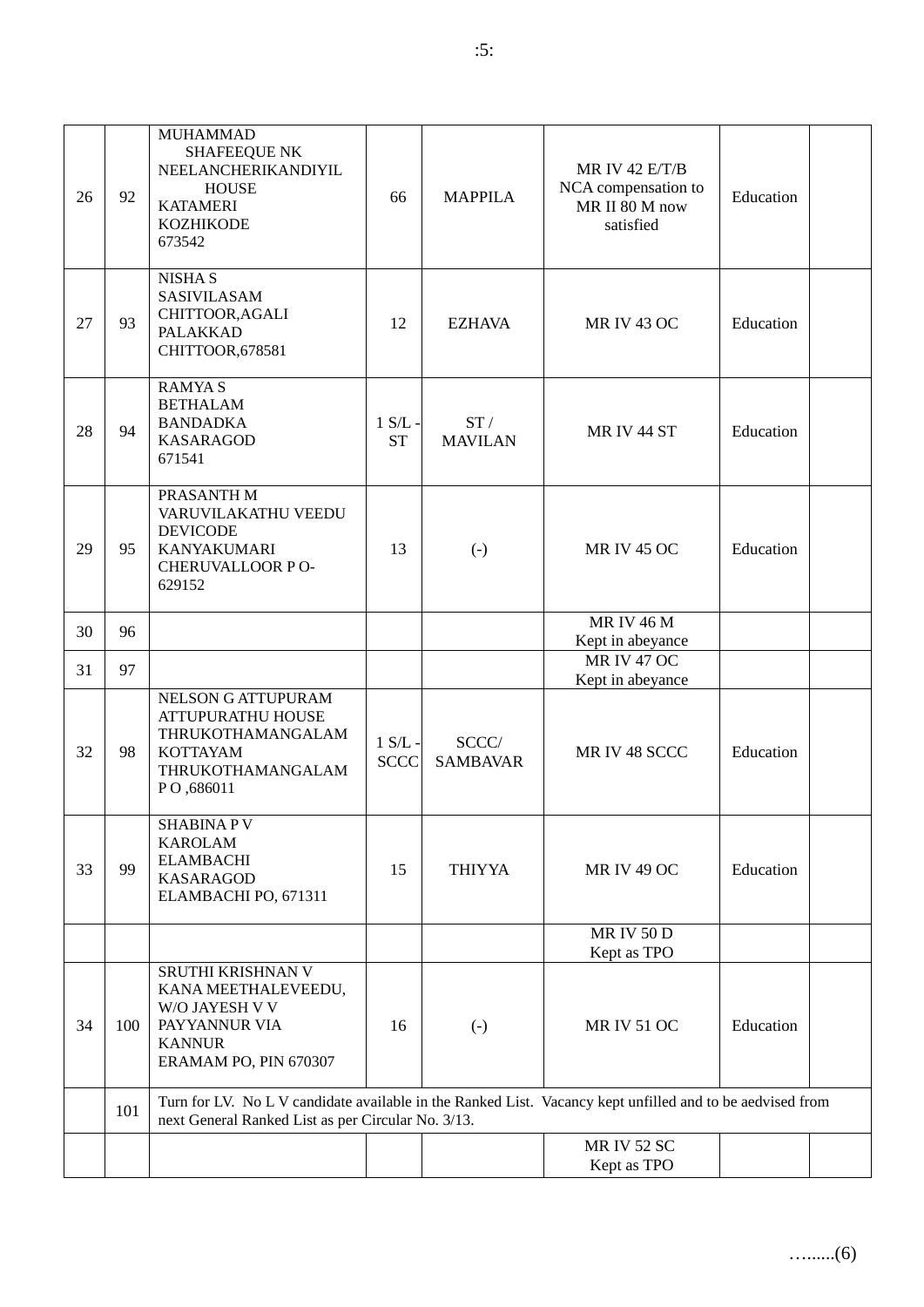| 35 | 102 | <b>DHANYAAT</b><br><b>ALINKEEL THOTTAN</b><br>WEAVERS STREET,<br><b>PAYYANNUR</b><br><b>KANNUR</b><br>PAYYANNUR(670307) | 17                     | <b>OBC/SALIYA</b>      | <b>MR IV 53 OC</b>                                                                          | Education |  |
|----|-----|-------------------------------------------------------------------------------------------------------------------------|------------------------|------------------------|---------------------------------------------------------------------------------------------|-----------|--|
|    |     |                                                                                                                         |                        |                        | MR IV 54 E/T/B<br>Kept as TPO                                                               |           |  |
| 36 | 103 | <b>ARUN B NAIR</b><br>POTTEMPLACKEL<br><b>NELLIPPARA</b><br><b>KANNUR</b><br>NELLIPPARA 670571                          | 19                     | $(-)$                  | <b>MR IV 55 OC</b>                                                                          | Education |  |
| 37 | 104 | <b>SIMIAR</b><br><b>GIRISH VILLA,</b><br><b>KANHANGAD</b><br><b>KASARAGOD</b><br>KOLAVAYAL(PO),671531                   | $1 S/L$ -<br>D         | D/<br><b>MUKKUVAN</b>  | <b>MR IV 50 D</b><br>TPO now satisfied                                                      | Education |  |
|    |     |                                                                                                                         |                        |                        | <b>MRIV 56 M</b><br>Kept as TPO                                                             |           |  |
| 38 | 105 | <b>ANUPAMAP</b><br><b>MAVILA HOUSE</b><br><b>CHEMNAD</b><br><b>KASARAGOD</b><br><b>CHEMNAD</b>                          | 20                     | $(-)$                  | <b>MR IV 57 OC</b>                                                                          | Education |  |
|    |     |                                                                                                                         |                        |                        | <b>MR IV 58 E/T/B</b><br>Kept as TPO                                                        |           |  |
| 39 | 106 | TINTU P CHANDRAN<br>PUZHACKAL<br><b>UDAYAGIRI</b><br><b>KANNUR</b><br>670571                                            | 23                     | <b>EZHAVA</b>          | <b>MRIV59 OC</b>                                                                            | Education |  |
| 40 | 107 | <b>SUDHEESH V C</b><br>VELLAKKATTU<br><b>CHEEKKALLOR</b><br>WAYANAD<br>KANIYAMBETTA 673124                              | $5 S/L -$<br><b>SC</b> | SC/<br><b>KANAKKAN</b> | <b>MR IV 52 SC</b><br>Kept as TPO now<br>satisfied                                          | Education |  |
| 41 | 108 | <b>JAYESH K</b><br><b>EDACHERIEN HOUSE</b><br><b>KEEZHARA</b><br><b>KANNUR</b><br>KEEZHARA/670301                       | $6 S/L -$<br><b>SC</b> | SC/<br><b>PULAYAN</b>  | MR IV 54 E/T/B<br>Kept as TPO now<br>satisfied. NCA<br>Compenstion to<br><b>MR II 84 SC</b> | Education |  |
|    |     |                                                                                                                         |                        |                        | MR IV 60 HN<br>Kept as TPO                                                                  |           |  |
| 42 | 109 | <b>RAGIM</b><br><b>MUNDAYIL HOUSE</b><br><b>PODAVOOR</b><br><b>KASARAGOD</b><br>PODAVOOR POST 671313                    | 24                     | <b>THIYYA</b>          | <b>MR IV 61 OC</b>                                                                          | Education |  |

**\*** The position of the candidates with Sl. No. 10, 14, 18 & 19 have been interchanged in order to keep the seniority intact.